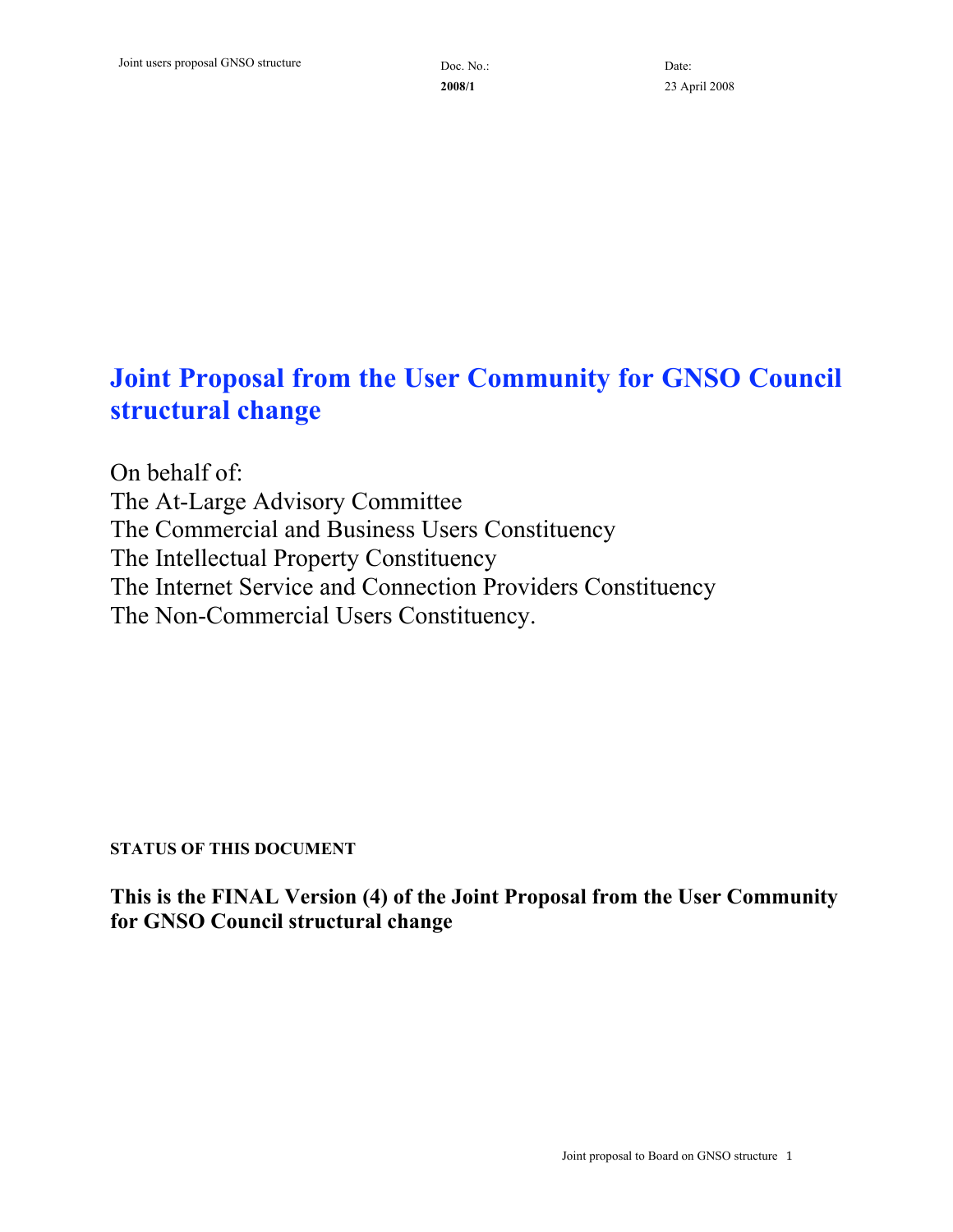# **Joint Proposal from the User Community for GNSO Council structural change**

On behalf of: The At-Large Advisory Committee The Commercial and Business Users Constituency The Intellectual Property Constituency The Internet Service and Connection Providers Constituency The Non-Commercial Users Constituency.

### *Background*

The Board received on 15 February 2008 a report from its own governance committee. The report is out for comment ending 25 April and the Board is aiming to take a decision at the June 27 Board meeting in Paris. The report includes a radical structural change of the GNSO Council. The proposal has two key objectives:

- Effective policy development
- Maximizing stakeholders' participation.

The governance committee proposal eliminates weighted voting for registries and registrars, and equalizes the representation of commercial user interests with non-commercial user interests. The proposed Council representation is: Registrars 4, Registries 4, Commercial interests 4, Non-commercial interests 4, and Nominating committee positions 3 (subject to forthcoming review). The proposal foresees policy change starting within working groups. The report has minority reports and is open to alternative proposals.

### *Defects in the existing structural proposal*

While we support the attempt to come up with a better representational balance the report's proposals have three defects, which contradict the goals of improving policy development and maximizing stakeholder participation. The defects are:

- 1. **Over-representation of contract parties.** Although it is proposed to eliminate weighted voting (which we fully endorse) the Board governance committee proposal means the contract parties would still constitute a disproportionate share (potentially 50%) of the Council. This results in an effective veto power over policy which is at odds with a consensus-oriented policy development process. There is little future need for two separate constituencies, because the distinction between registries and registrars is blurring as a growing number of businesses enter both markets and a new TLD process is set in motion. Contracted parties have a strong incentive to block policy changes because they typically bear the direct cost of any changes.
- 2. **Insufficient stakeholder participation**. The role of individuals and the At-Large is inappropriately curtailed in the governance committee proposal. Since ALAC is critical to ICANN's external perception this needs to be clarified. Moreover the governance committee proposal with its proposed reduction in the votes of the commercial groups from 33% to 21% effectively eliminates the incentive of commercial entities to participate.
- 3. **External credibility.** Unless there is a proper balance between users and suppliers (contract parties), ICANN's oversight and public interest responsibilities will be compromised, leading to accusations that ICANN is a trade association primarily designed to benefit the contract parties.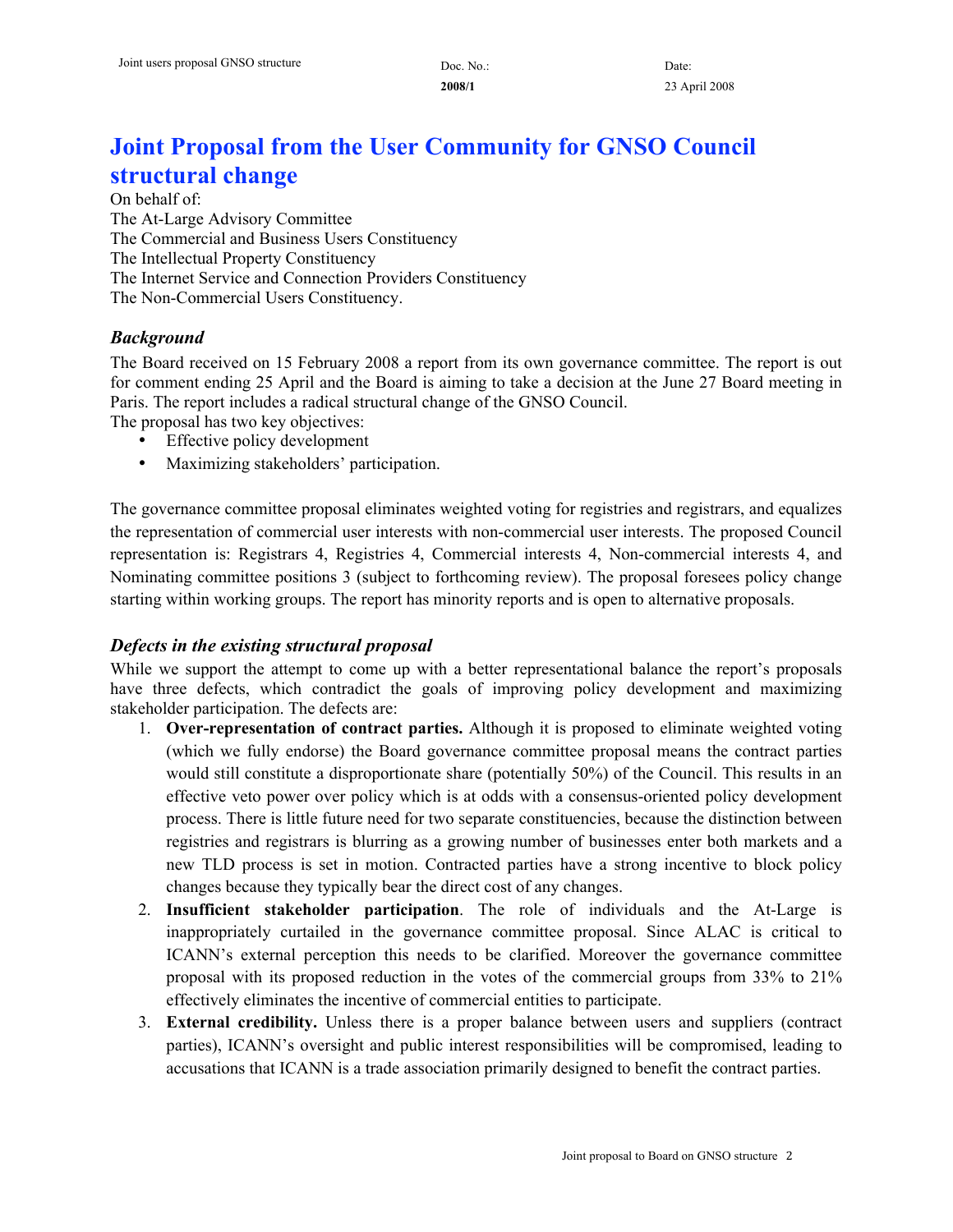**2008/1**

### *Vision and Objectives*

*"ICANN is an experiment in the balancing of multiple stakeholder interests in policy about the implementation, operation and use of the Domain Name System and the address spaces of the Internet"* (Vint Cerf, Looking Towards the Future, Oct. 2007). These stakeholders can be grouped as follows:

a) registries and registrars ie the contractual interested parties

b) commercial interests (including individuals)

c) non-commercial interests (including individuals)

Users seek a domain name structure that ensures the Internet is a safe place to communicate and do business both for businesses and consumers. We therefore need to be able to work within ICANN to correct market changes that deviate from that objective. That correction means that the influence of users must exceed the influence of the ICANN contract parties. Only then, do the contract parties have an incentive to reach workable compromises in the policy-developing working groups.

#### *Recommendation to the ICANN Board*

We recommend the Board adopt the following new structure for the GNSO Council: a parity triangle of equal representation to represent all stakeholders.

| 1. Contractual interest                                                |                    |
|------------------------------------------------------------------------|--------------------|
| (registries and registrars)                                            | 6 votes*           |
| 2. Commercial interest                                                 |                    |
| $(BC, IPC, ISPCP, commercial individuals ++)$                          | 6 votes*           |
| 3. Non-commercial interest                                             |                    |
| (NCUC, eligible At-large structures, non-commercial individuals $++$ ) | $6 \text{ votes*}$ |
|                                                                        | 18 votes           |
| Nominating committee appointees                                        | see note B below   |

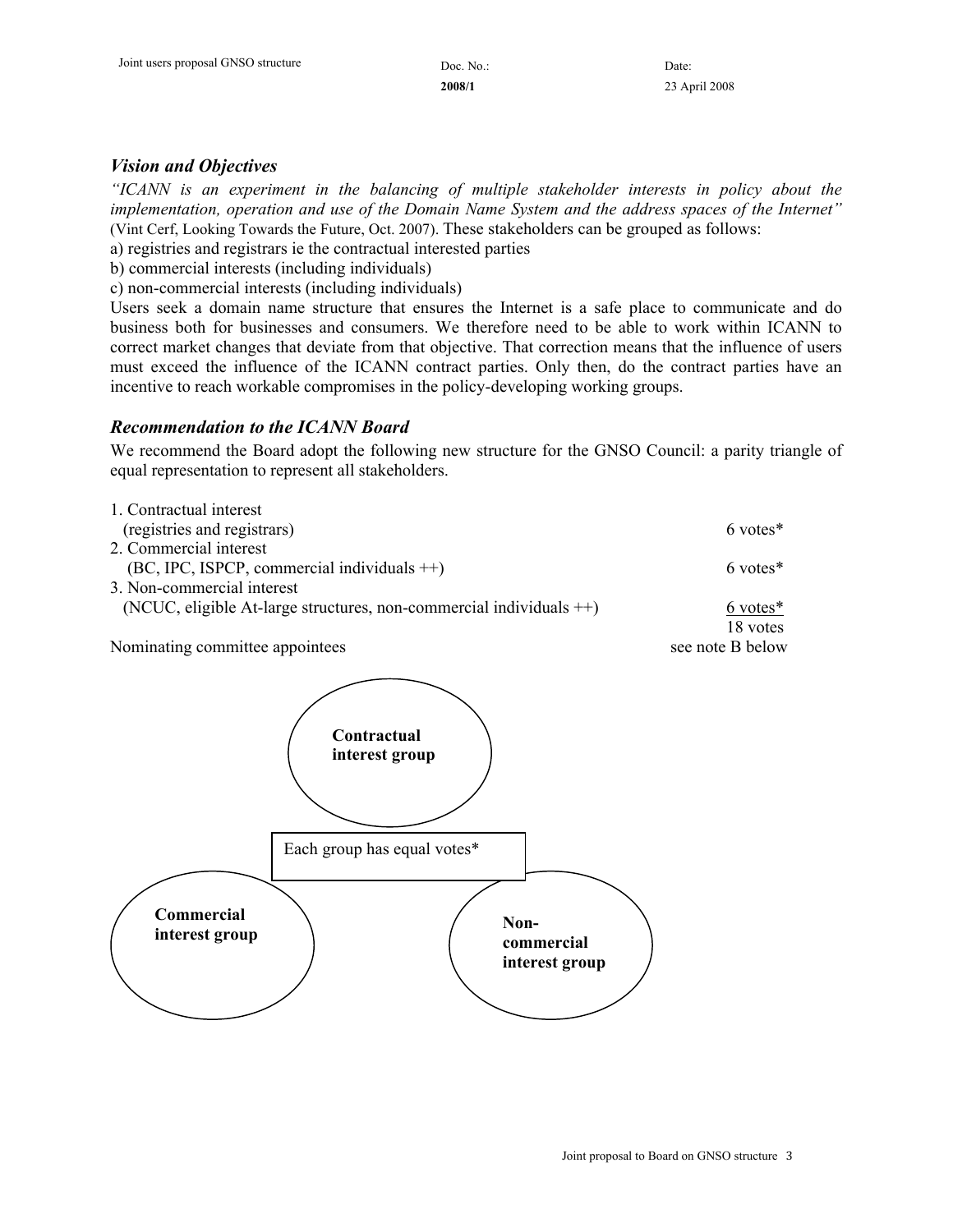Such a tri-partite structure has four key advantages:

- 1. **Working Groups**. It ensures co-operation and negotiation in good-faith in the working groups.
- 2. **Oversight**. It restores ICANN's oversight role.
- 3. **Individuals**. It brings the interests of individuals and organisations who come into ICANN through the At-Large into the policy process.
- 4. **JPA**. It helps position ICANN for eventual independence from the US government.

### *About the three groups*

Each of the groups would self-organize as it sees fit, within broad parameters. Each group would be left open to expansion from other parties who fit the profile.

Commercial interest group The constituencies that expect to participate in the Commercial Interest Group are preparing an administrative profile for the functioning of that group. See annex for an outline.

Non-commercial interest group The Board governance committee recognized that it "must go far beyond the membership of the current Non-Commercial Users Constituency." ICANN has invested substantially in developing an At-large structure to represent users. That investment should be leveraged. See annex for an outline administrative profile.

Contractual interest group See the annex for further proposals on the make up of this group.

### *Notes*

\*A) **Alternative voting numbers**. The proposed voting structure of 6 votes per group, making up an 18 member Council (prior to any Nom Com appointees), is **one** option that compares favourably with the Board governance committee's current proposal for a 19-member Council. There are various alternatives so long as the principle of equal votes per group is maintained. An even number would make transition easier.

B) **Nominating committee**. In the structure proposed above there is no longer a vote-related "balancing" role for three nominating committee appointees. The new role of a nominating committee appointee becomes more one of providing expert advice. The forthcoming Nominating Committee Review should consider this question and assess two options: **either** to continue with appointments of general experts to Council, **or** direct appointments of specific experts to the working groups. The Review should decide on the appropriate number of such appointments.

C) **Correcting an imbalance.** The re-balancing of user and contract parties is not new. It reflects the original situation at ICANN's inception when policy development was quicker and corrects the change made in the last ICANN reform process and embodied in weighted voting. The proposal above however goes much further in streamlining commercial interests and bringing individuals and users at-large into the policy development process. It is a structure fit for the future.